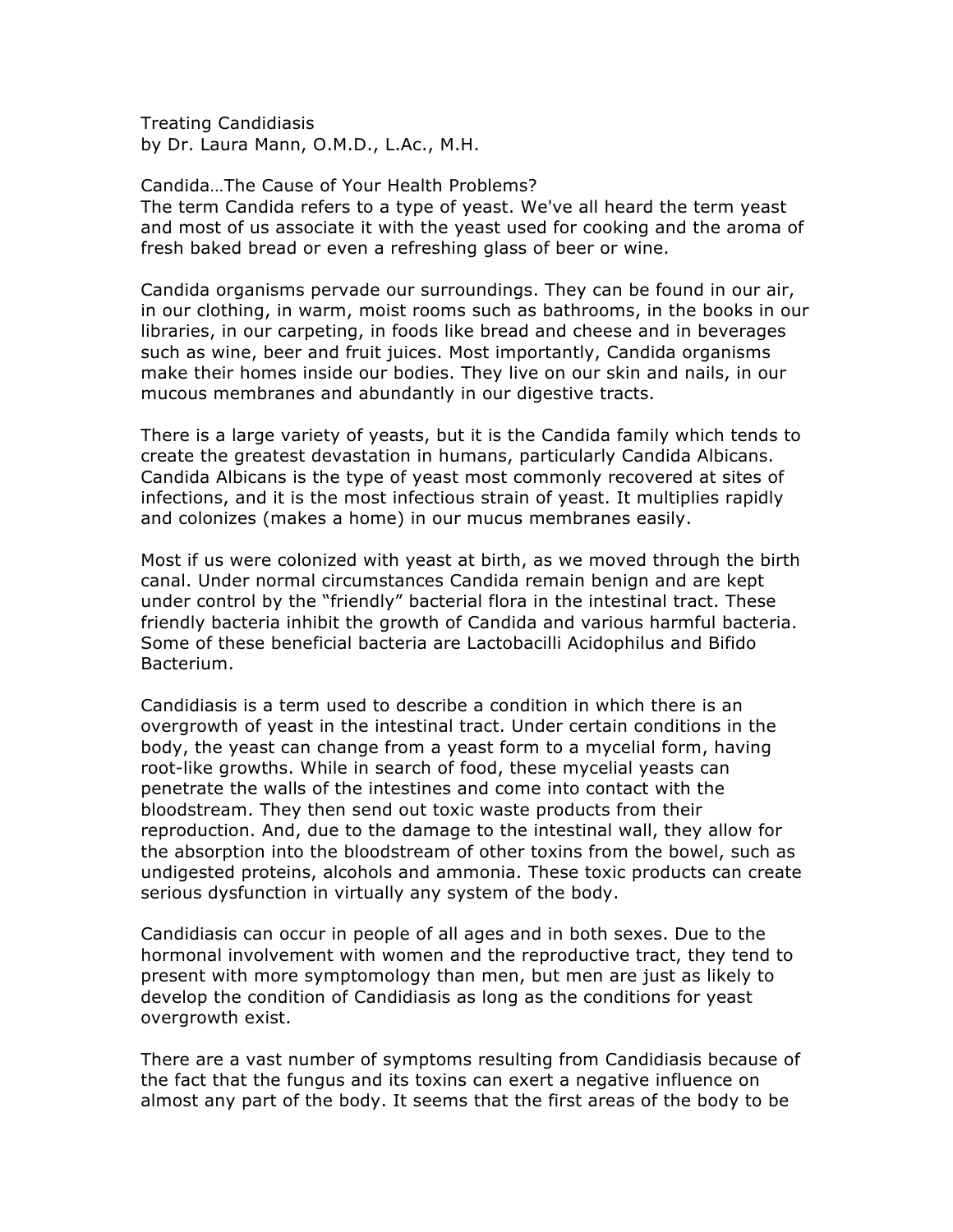affected by the yeast overgrowth are the gastrointestinal tract and the urogenital tract. It is not uncommon for one to experience abdominal pain and bloating, heartburn, colitis, gastritis, flatulence, severe constipation and/or diarrhea, an inability to digest food, chronic bladder and/or vaginal yeast infections, kidney infections and prostatitis.

Candida patients often proclaim, "Everything I eat turns to gas. It takes dynamite for me to have a bowel movement. I've been on laxatives for years." Or, "Every time I have intercourse, I develop a bladder or vaginal yeast infection."

As the toxic waste products of the yeast and other bowel toxins, undigested proteins, alcohols and ammonias circulate through the bloodstream, one often experiences allergy symptoms. These may manifest as hay fever, sinusitis, chronic ear infections, hives, asthma, coughs, eczema, psoriasis, headaches, dizziness, rapid pulse, anxiety, muscle aches, acne, and food and chemical sensitivities. Hyperactivity in children can also be a result of this phenomenon. The chemically sensitive person may experience symptoms, even around perfumes, colognes, hair spray, pesticides, gas fumes, cigarette smoke, furniture polish, household cleaners, laundry detergents, etc. He or she may also complain of allergies to a long list of foods. And, in time one develops more severe symptoms in response to a wider variety of stimuli. Gradually one becomes imprisoned by his or her allergies.

The central nervous system can soon be affected by the yeast overgrowth. One may experience fatigue, irritability, deterioration of mental faculties, loss of libido, joint pains and stiffness and numbness and tingling of the extremities. Candidiasis can also create or intensify the malfunction of particular glands and organs. It often plays a significant role in thyroid and adrenal disorders, diabetes, hypoglycemia, menstrual irregularities, menstrual cramps, PMS, depression, endometriosis, infertility and miscarriages.

A typical example of Candidiasis is a woman between 20 and 45 years of age. She complains of chronic vaginal itching, burning and discharge. She has numerous vaginal suppositories which she has used to reduce the symptoms, but the symptoms never go away completely and always return. She has chronic urinary infections for which she has been given several broad-spectrum antibiotics, and has been told to take more antibiotics every time she has intercourse. These also are not helping. She is plagued with constant abdominal bloat and gas and has bouts of severe constipation for which she takes a variety of laxatives. At times she also experiences diarrhea for extended intervals. Her menstrual cycle is very irregular, sometimes 35 days, sometimes 50 days. She suffers from extreme PMS, a loss of sexual desire and depression. She says she is having trouble remembering things. Her diet is primarily fast foods. She says she has an incessant craving for sweets, breads and cheese and her favorite food is ice cream.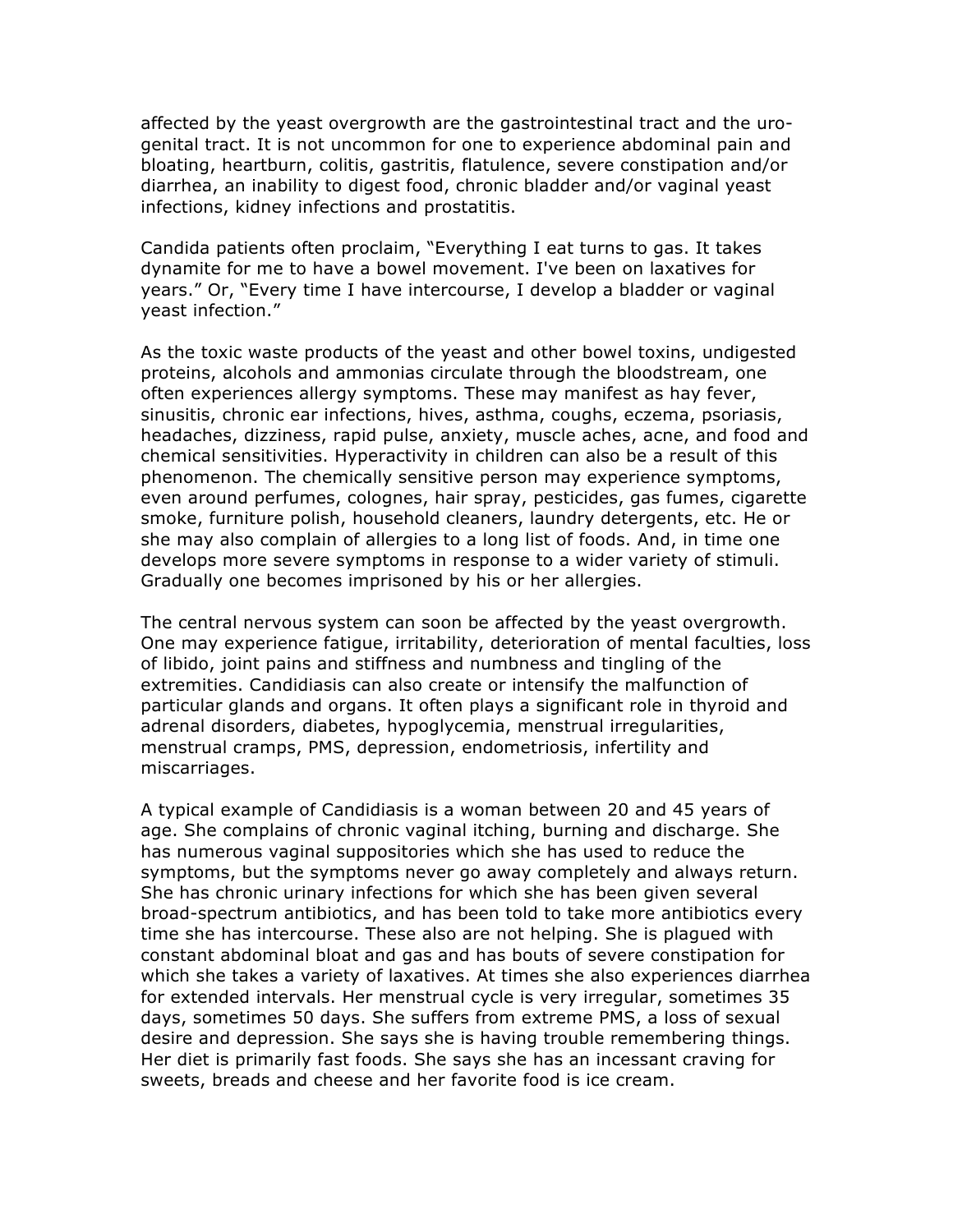Patients with this intricate combination of symptoms of Candidiasis often consult a multitude of doctors such as, allergists, neurologists, gastroenterologists, gynecologists, endocrinologists and psychiatrists, and are often told they just need to take it easy for a while. They soon become convinced that they are just being hypochondriacs and that it's all in their minds.

There are numerous predisposing factors to the development of Candidiasis. It has been demonstrated that Candida organisms can multiply during periods when immunity is low. Conditions which stimulate yeast growth include the use of antibiotics, birth control pills, cortisone and other steroids; pregnancy; diets rich in refined carbohydrates, yeast and mold derivatives; exposure to chemicals; chemotherapy and multiple surgeries. It is not only the antibiotics and other drugs that we purchase at our local pharmacy which act as culprits. It is also the antibiotics and hormones with which our meat and poultry products are inundated. In addition, we are exposed to a vast array of more chemicals through our food, as our produce is often heavily treated with pesticides, dyes and preservatives. Thus, over extended periods of time we ingest low levels of antibiotics, drugs and chemicals.

It has been found also, that Candidiasis often goes hand in hand with chronic viral infections such as Epstein Barr Virus and Cytomegalovirus. This may reflect an immune system so depleted by these viruses that it has no resistance to the yeast overgrowth. And it seems that in some cases, having Candidiasis may predispose one to a chronic viral infection as yeast overgrowth can severely lower ones immunity.

Anyone interested in treating a yeast problem should see a practitioner who specializes in Candidiasis, as its diagnosis and treatment require a significant amount of knowledge and experience. Today there are specific blood tests and stool cultures that can be performed to ascertain if Candidiasis may be affecting ones health. Very important to the diagnosis of this disease is a history of predisposing factors, i.e., use of antibiotics, birth control pills, steroids, etc. The symptoms one is experiencing are also critical to the diagnosis. For example, if a woman says she has extreme food and chemical sensitivities, abdominal pain and bloat and chronic vaginal infections, there is a very good chance Candidiasis plays a part in her illness.

A key factor in the treatment of Candidiasis is strengthening the immune system. Blood work should be taken to ascertain where there are deficiencies. I see Candida patients time after time who are low in the vitamins B12 and folic acid. They are often also zinc deficient. Other vitamins that are used are, for example, vitamins A and C and essential fatty acids such as primrose oil and fish oil. Thyroid and adrenal function should also be tested. Many patients suffering with Candidiasis are also hypoglycemic and/or hypothyroid. In addition, they often are plagued with parasitic infections. These conditions need to be addressed in conjunction with the treatment of Candidiasis.